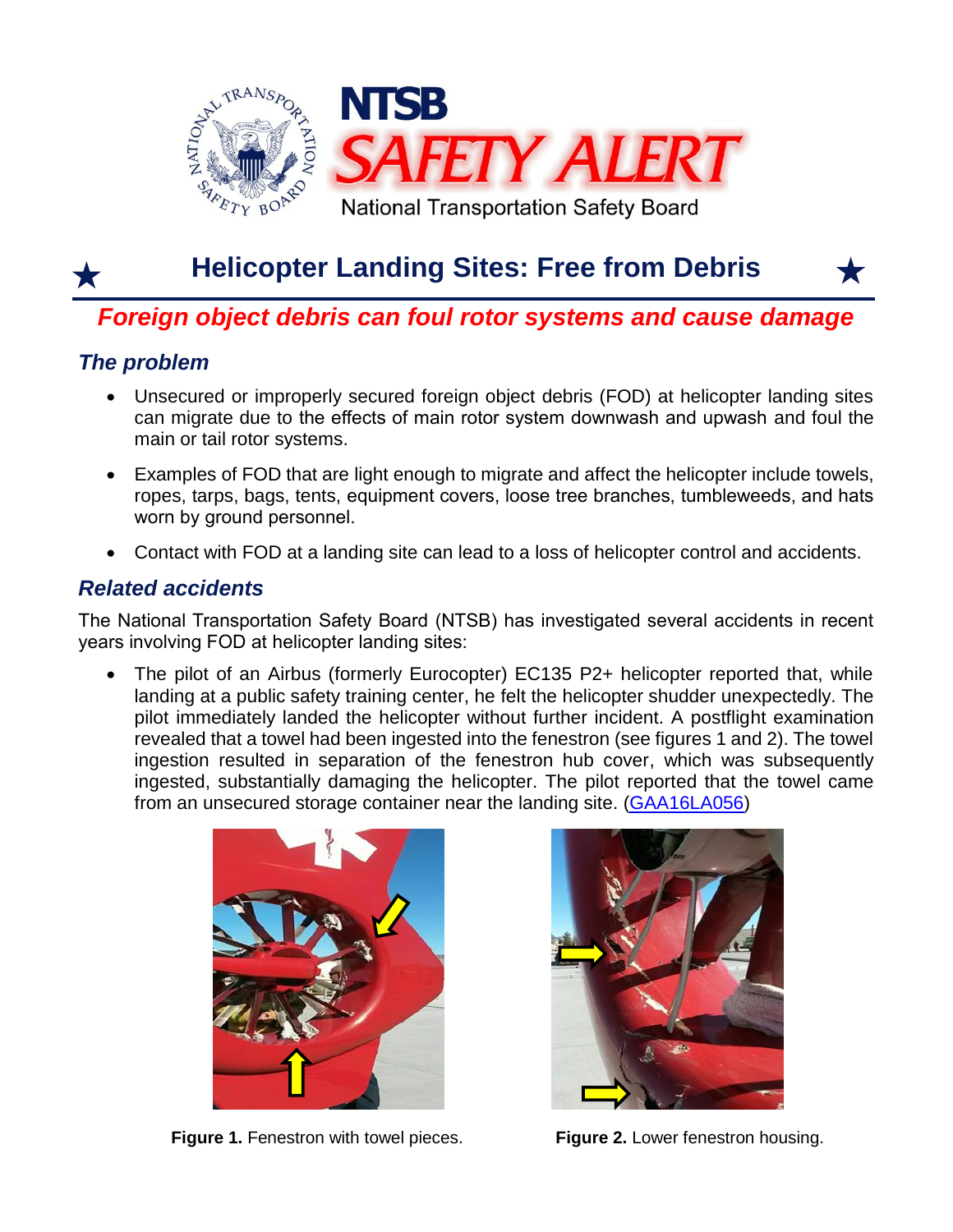The pilot of an Airbus (formerly Eurocopter) AS350 B3 helicopter was conducting a remote, high-altitude landing on a mountain during a rescue mission when the main rotor system was fouled by a rope that was not properly secured by ground personnel during the loading process. The helicopter abruptly rotated to the left, began to shake violently, and impacted terrain before the pilot regained control of it and made an emergency landing. A postflight examination revealed substantial damage to the main rotor system, tail boom, and empennage (see figures 3 and 4). [\(GAA15CA258\)](http://www.ntsb.gov/_layouts/ntsb.aviation/brief.aspx?ev_id=20150915X30504&key=1&queryId=d3a3c052-42eb-483f-a643-1483e29f99bf&pgno=2&pgsize=200)



**Figure 3.** Main rotor system (Starflex assembly).



**Figure 4.** Empennage (horizontal stabilizer and vertical fin).

- After the pilot landed an MD Helicopters MD 500D (formerly Hughes 369D) helicopter at a remote landing site near secured bundles of trash, the helicopter started to shake abruptly. The pilot maintained control of the helicopter until the shaking subsided and shut down the engine. A witness reported that a tarp from a nearby trash bundle had migrated up into the main rotor blades. As a result of the entanglement, one of the main rotor blades separated from the helicopter. [\(WPR13CA406\)](http://www.ntsb.gov/_layouts/ntsb.aviation/brief.aspx?ev_id=20130913X72435&key=1&queryId=d426fdaa-d2aa-4a85-a9f3-fbe0ce07e91f&pgno=8&pgsize=50)
- The pilot of a Robinson R22 Beta helicopter landed the helicopter on a private landing pad in a position that placed the tail rotor system near tarps that were held on the ground by boards and stones. As the pilot was preparing to shut down the helicopter, the tarps were lifted into the tail rotor system. The helicopter rotated several revolutions on the ground, struck a parked trailer, and caught fire. [\(CEN13LA115\)](http://www.ntsb.gov/_layouts/ntsb.aviation/brief.aspx?ev_id=20121227X90525&key=1&queryId=7fc8163e-a36e-4818-aa9b-43bf2ed9e10a&pgno=1&pgsize=100)

### *What can you do?*

- When choosing a landing site, avoid areas close to construction activities and trash storage. Consider the effects of main rotor system downwash and upwash on FOD migration when selecting a landing site, based on the site conditions and the size of the helicopter.
- Keep in mind that wind speed and direction can aid in the migration of FOD to landing sites. Rain water and drainage can also stream FOD along the path of least resistance.
- Ask available personnel to conduct a sweep of the landing site for FOD that could affect the helicopter. If personnel are not available, visually scan for FOD on the landing site while conducting your high and low reconnaissance before you land. If the conditions permit, check for FOD while conducting your ground reconnaissance before you take off.
- Have personnel at the landing site remove or secure any headgear (such as helmets, hats, and knit caps). Ensure any additional clothing, gear, and equipment items are secured and kept clear of the main and tail rotor systems.